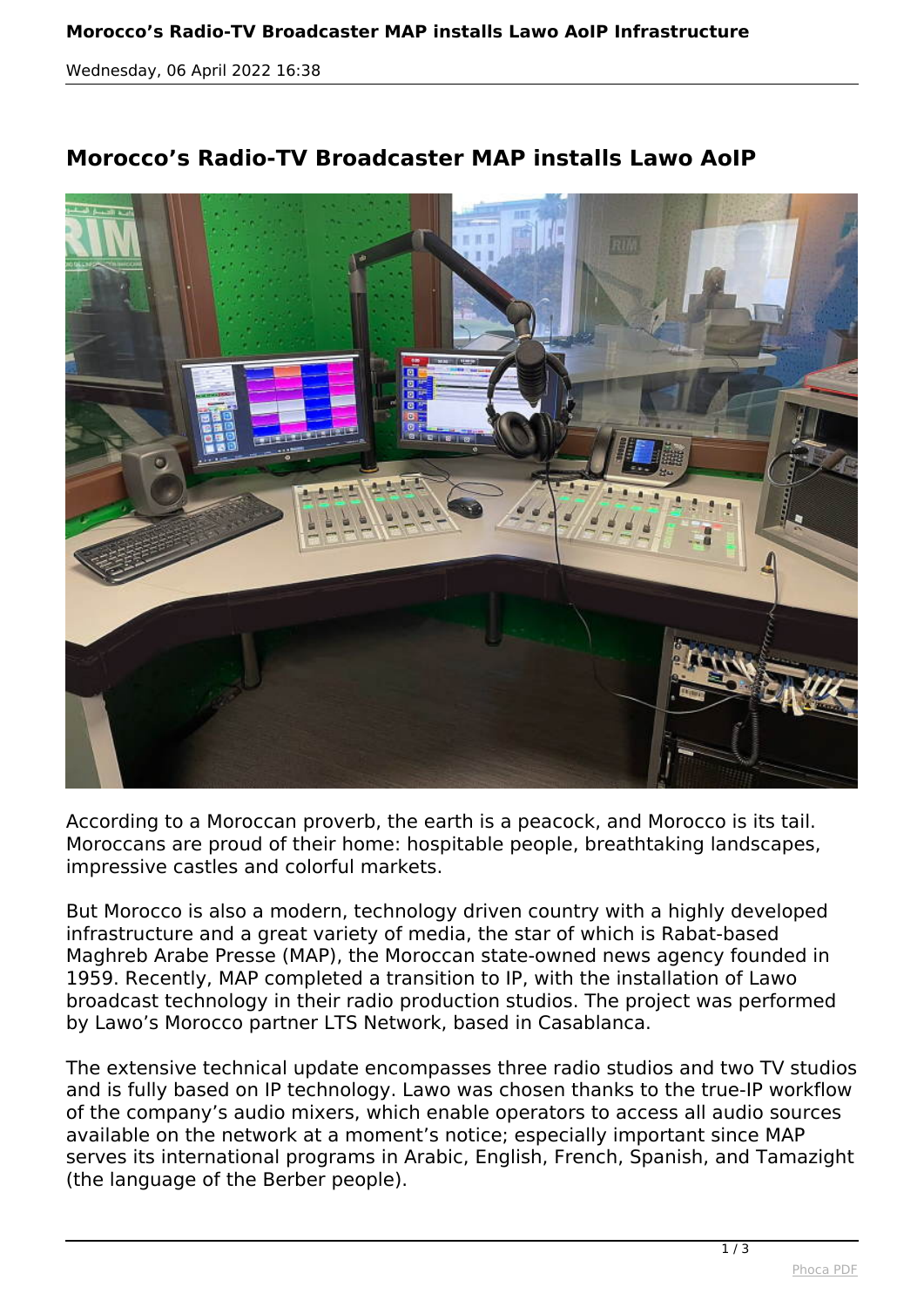*Wednesday, 06 April 2022 16:38*

*After LTS Network won the project in 2018, a meticulous upgrade-in-place was begun. CEO Hassan Eddahbi explains: "The radio architecture comprises two control rooms, two small studios and another large studio that accommodates multiple guests. Lawo's sophisticated radio AoIP solution enables fast operation and an easy working environment for talent.*

*"The ruby consoles in both control rooms have proven their effectiveness and audio quality, and their workflow is more intuitive and less involved than competitors' offerings," Eddahbi continues. "The consoles allow you to quickly switch between the different control rooms and choose the desired environments in record time, whether broadcasting live or recording for later use. They also make it possible to host all three studios at the same time during a single broadcast! Working together with the Lawo team, we were able to realize all the customer's wishes for this project."*



*In addition to the ruby mixing consoles, MAP's radio studios are fitted with Lawo Power Core DSP mixing engines and I/O nodes. These integrate the studios with adjacent voice booths, called "studettes"; the setup then interlinks the studios and studettes with MAP's large Grand Studio with just the push of a button.*